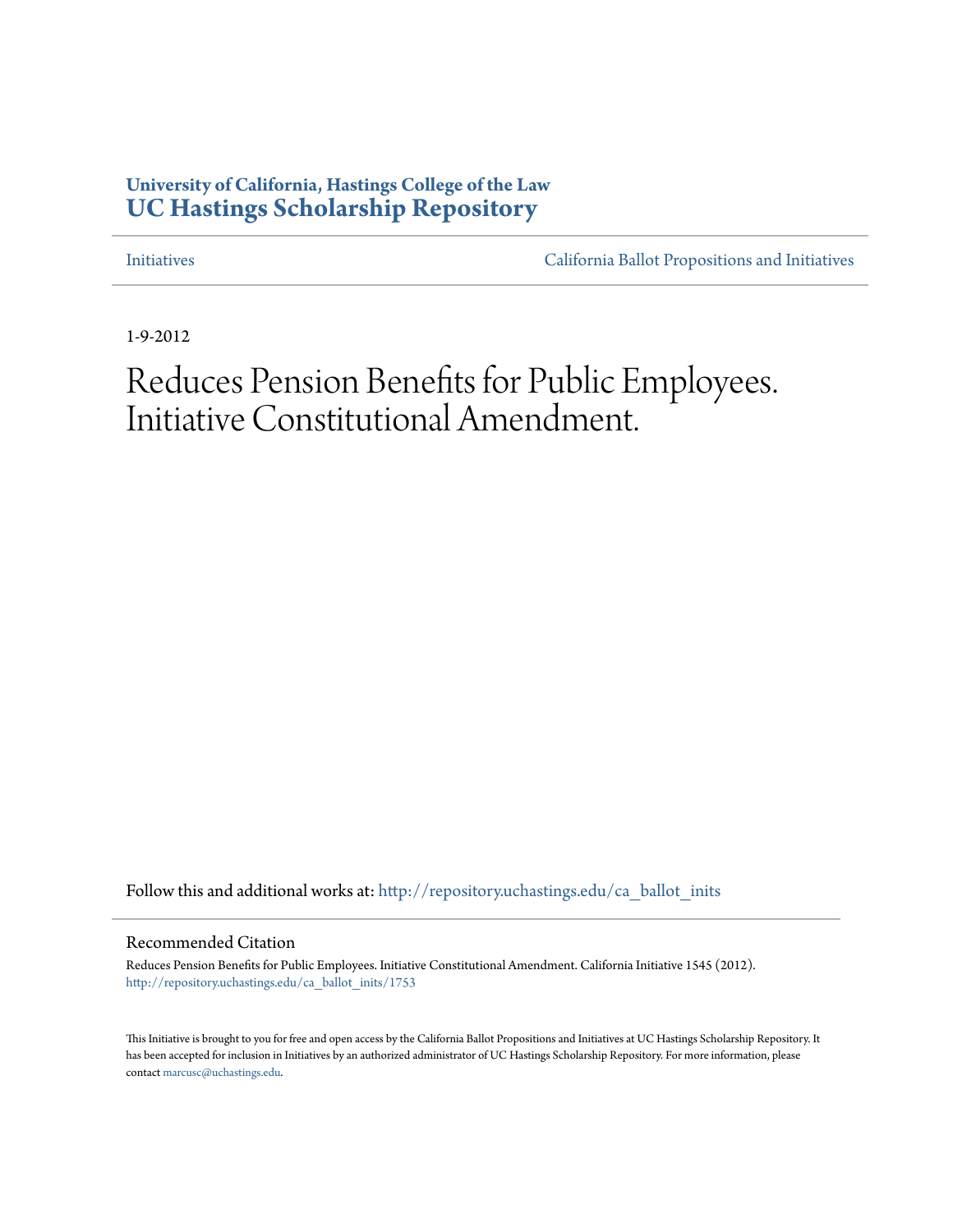

**DEBRA BOWEN** | SECRETARY OF STATE STATE OF CALIFORNIA | ELECTIONS **J500 nth Street, 5th Floor ! Sacramento. CA 9S8141Te1 (916) 657·21661Fax (916) 6S3<3214 lwww.sos.ca.gov** 

June 21,2012

County Clerk/Registrar of Voters (CC/ROV) Memorandum #12201

| T∩·   | All County Clerks/Registrars of Voters and Proponent |
|-------|------------------------------------------------------|
| FROM: |                                                      |
|       | Katherine Montgomery<br>Initiative Program Manager   |

RE: Initiative: Failure of #1545, Related to Public Employee Pensions

Pursuant to Elections Code section 9030(b), you are hereby notified that the total number of signatures for the hereinafter named initiative constitutional amendment filed with all county elections officials is less than 100 percent of the number of qualified voters required to find the petition sufficient; therefore, the petition has **failed**.

TITLE: REDUCES PENSION BENEFITS FOR PUBLIC EMPLOYEES. INITIATIVE CONSTITUTIONAL AMENDMENT.

SUMMARY DATE: January 9, 2012

PROPONENT: Daniel Pellissier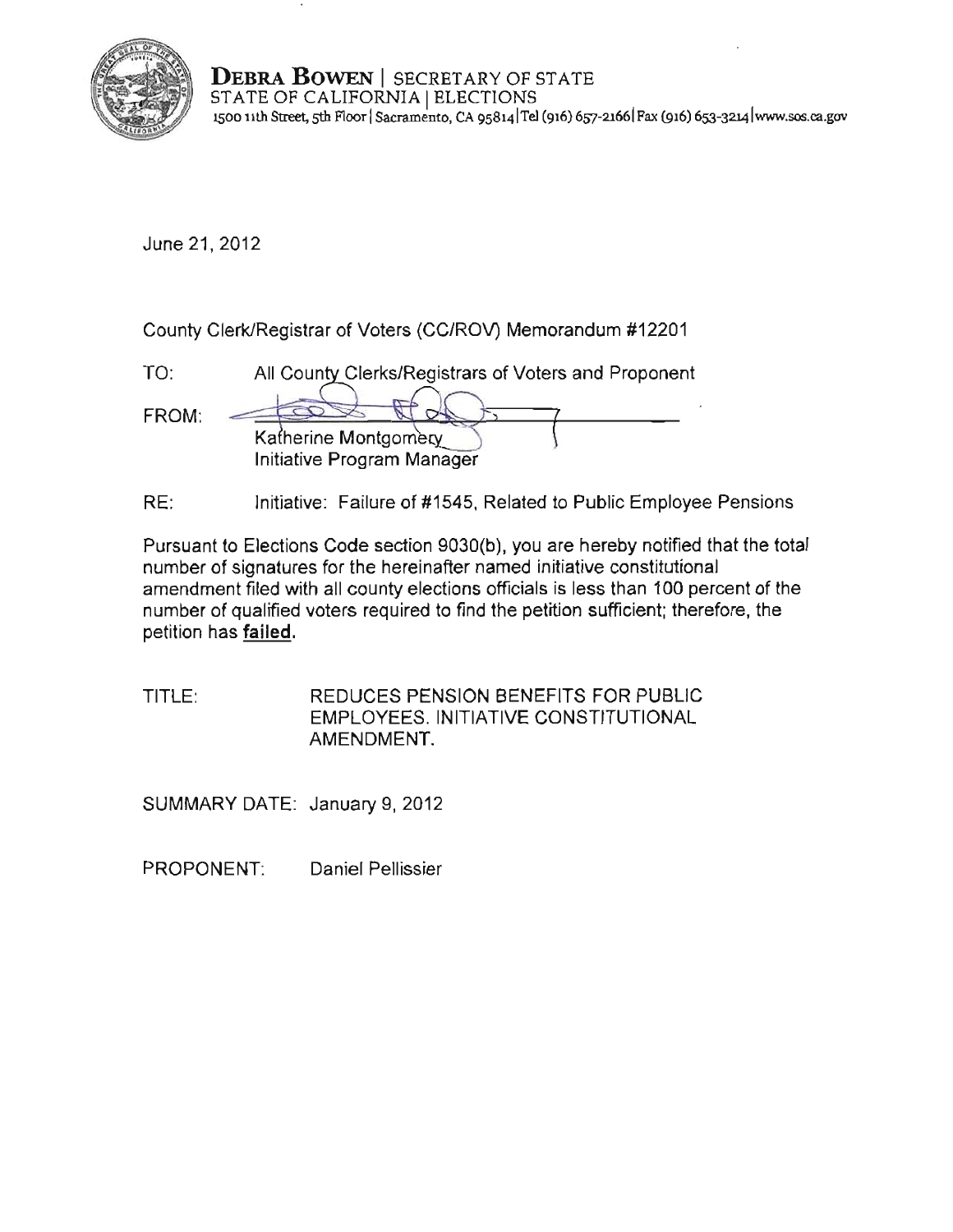

**DEBRA BOWEN** I SECRETARY OF STA TE STATE OF CALIFORNIA I ELECTIONS **1500 11th Street, 5th Floor ISacramento, CA 9S8L4ITel (916) 657-21661 Fax (916) 653-3214lwww.sos.ca.gov** 

January 10, 2012

County Clerk/Registrar of Voters (CC/ROV) Memorandum #12013

TO: All County Clerks/Registrars of Voters and Proponent

FROM: Katherine Montgomery Initiative Program Manage

RE: Initiative: 1545, Related to Public Employee Pensions

Pursuant to Elections Code section 9004 (c), we transmit herewith a copy of the Title and Summary prepared by the Attorney General on a proposed initiative measure entitled:

## **REDUCES PENSION BENEFITS FOR PUBLIC EMPLOYEES.** INITIATIVE **CONSTITUTIONAL AMENDMENT.**

The proponent of the above-named measure is:

Daniel Pellissier

danielpellissier@californiapensionreform.com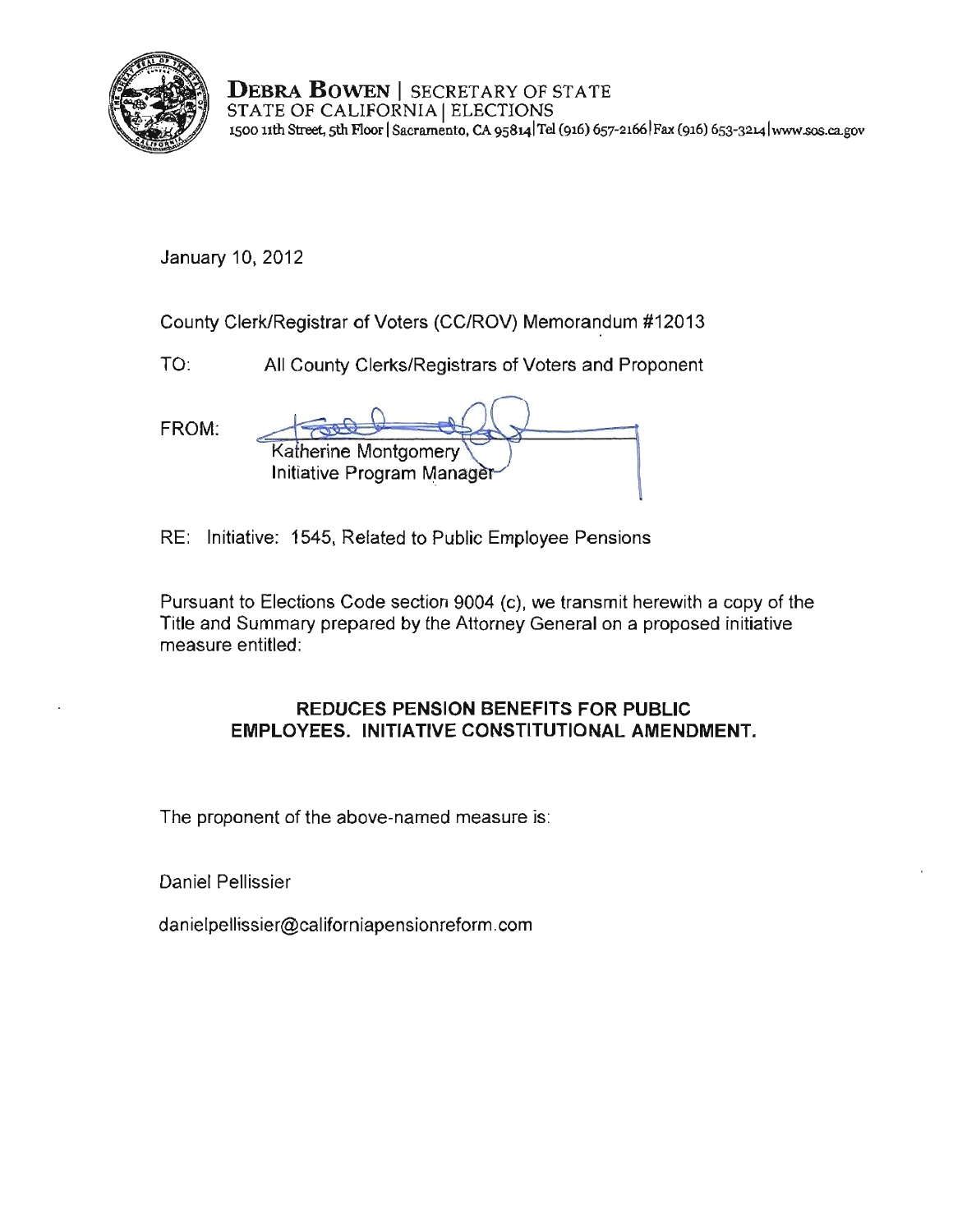### **#1545**

## **REDUCES PENSION BENEFITS FOR PUBLIC EMPLOYEES. INITIATIVE CONSTITUTIONAL AMENDMENT.**

## **CIRCULATING AND FILING SCHEDULE**

| 1. | California Constitution, Article II, Section 8(b) |                                                                                                                                                                                                                                                                                                                   |
|----|---------------------------------------------------|-------------------------------------------------------------------------------------------------------------------------------------------------------------------------------------------------------------------------------------------------------------------------------------------------------------------|
| 2. |                                                   |                                                                                                                                                                                                                                                                                                                   |
| 3. | <b>Petitions Sections:</b>                        |                                                                                                                                                                                                                                                                                                                   |
|    |                                                   | a. First day Proponent can circulate Sections for                                                                                                                                                                                                                                                                 |
|    |                                                   | b. Last day Proponent can circulate and file with the county.<br>All sections are to be filed at the same time within each<br>county. (Elections Codes §§ 9014, 9030(a))Thursday, 06/07/12                                                                                                                        |
|    |                                                   | c. Last day for county to determine total number of<br>signatures affixed to petitions and to transmit total<br>to the Secretary of State (Elections Code § 9030(b))Tuesday, 06/19/12                                                                                                                             |
|    |                                                   | (If the Proponent files the petition with the county on a date prior to<br>06/07/12, the county has eight working days from the filing of the petition<br>to determine the total number of signatures affixed to the petition and to<br>transmit the total to the Secretary of State) (Elections Code § 9030(b).) |
|    |                                                   | d. Secretary of State determines whether the total number<br>of signatures filed with all county clerks/registrars of<br>voters meets the minimum number of required signatures                                                                                                                                   |
|    |                                                   | e. Last day for county to determine total number of qualified<br>voters who signed the petition, and to transmit certificate<br>with a blank copy of the petition to the Secretary of State                                                                                                                       |

**\* Date varies based on the date of county receipt.**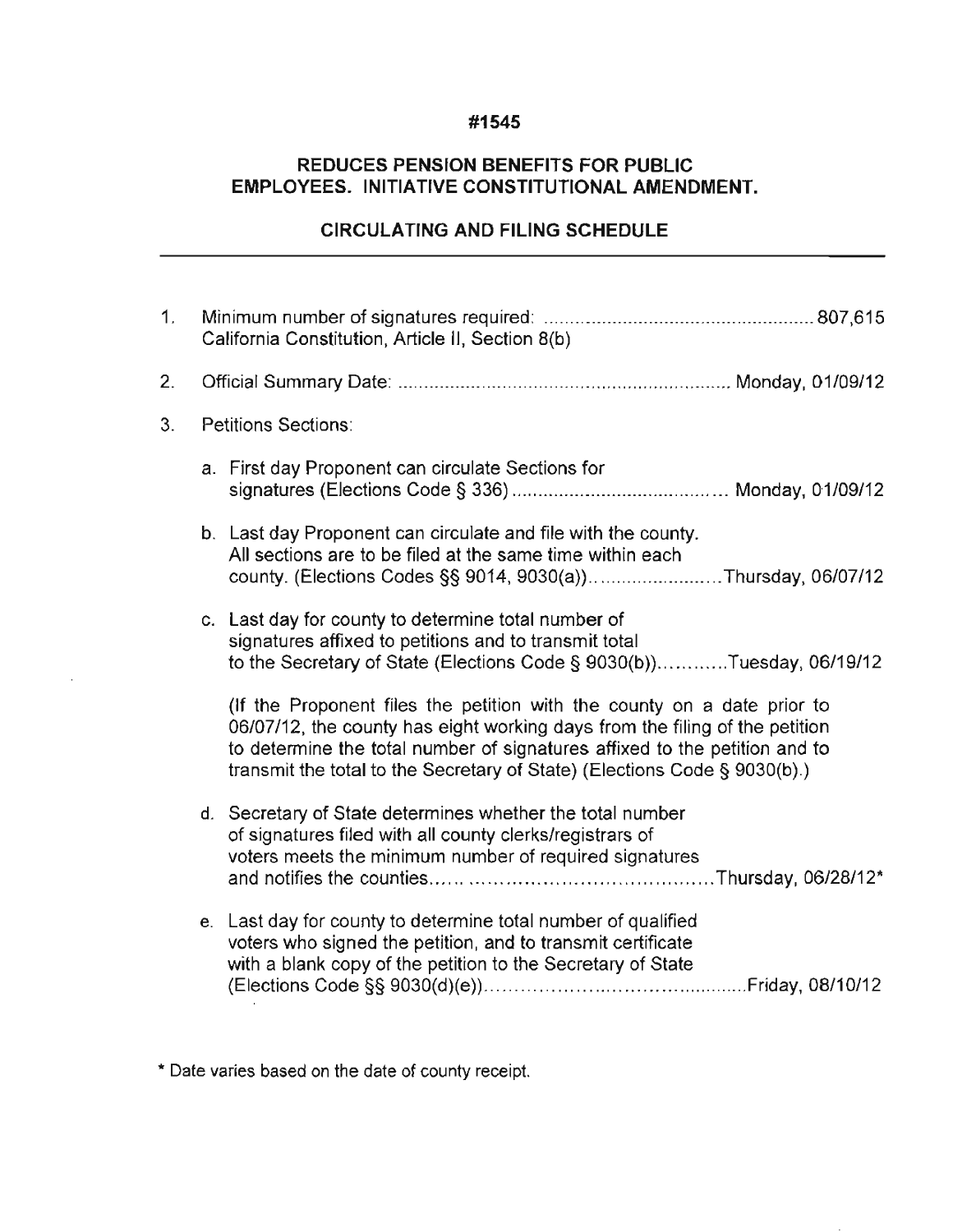(If the Secretary of State notifies Ihe counly to determine the number of qualified voters who signed Ihe petition on a date other than 06/28/12, the last day is no later than the thirtieth working day after the county's receipt of notification). (Elections Code §§ 9030(d)(e).)

- f. **If** the signature count is more than 888,377 or less than 767,235 then the Secretary of State certifies the petition as qualified or failed, and notifies the counties. **If** the signature count is between 767,235 and 888,377 inclusive, then the Secretary of State notifies the counties using the random sampling technique to determine the validity of **all**  signatures (EC §9030(f)(g); 9031 (a)) .................................. Monday, 08/20/12"
- g. Last day for county to determine actual number of all qualified voters who signed the petition, and to transmit certificate with a blank copy of the petition to the Secretary of State. (Elections Code §§ 9031 (b)(c)). ..................... . ...... .wednesday, 10103/12

(If the Secretary of State notifies the county to determine the number of qualified voters who have signed the petition on a date other than 08/20/12, the last day is no later than the thirtieth working day after the county's receipt of notification.) (Elections Code §§ 9031 (b)(c).)

h. Secretary of State certifies whether the petition has been signed by the number of qualified voters required to declare the petition sufficient (Elections Code §§ 9031(d), 9033). ... Sunday,  $10/07/12$ <sup>\*</sup>

**\*Date varies based on the date of county receipt.**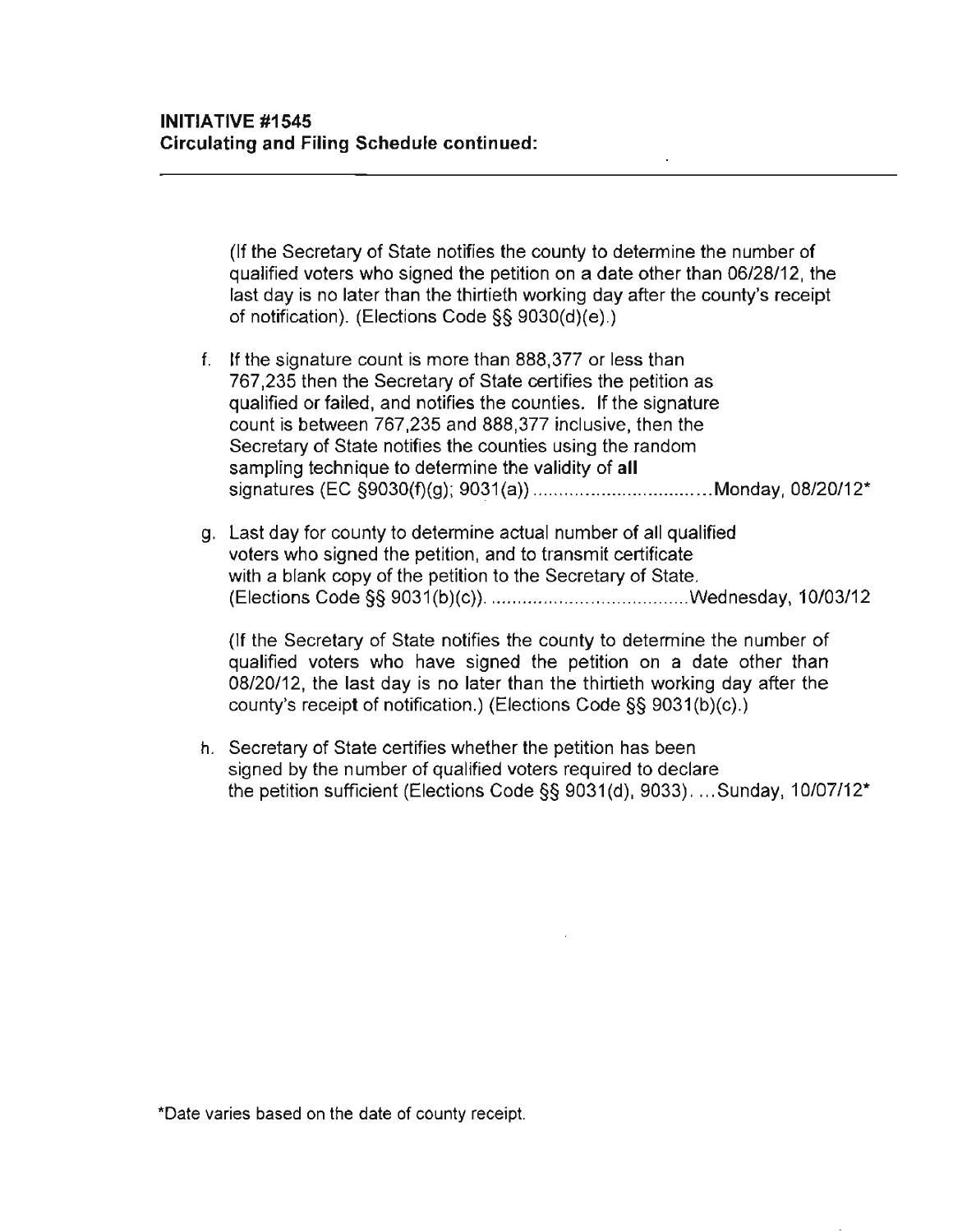- **California law prohibits the use of signatures, names and addresses**  gathered on initiative petitions for any purpose other than to qualify the initiative measure for the ballot. This means that the petitions cannot be used to create or add to mailing lists or similar lists for any purpose, including fundraising or requests for support. Any such misuses constitutes a crime under California law. Elections Code § 18650; Bilofsky v. Deukmejian (1981) 124 Cal.App.3d 825, 177 Cal.Rptr. 621; 63 Ops.CaI.Atty.Gen. 37 (1980).
- Please refer to Elections Code §§ 100, 101, 104, 9008, 9009, 9013, 9021, and 9022 for appropriate format and type consideration in printing, typing and otherwise preparing your initiative petition for circulation and signatures. Please send a copy of the petition after you have it printed. This copy is not for our review or approval, but to supplement our file.
- **Your attention is directed to the campaign disclosure requirements of the**  Political Reform Act of 1974, Government Code section 81000 et seq.
- When writing or calling state or county elections officials, provide the official title of the initiative which was prepared by the Attorney General. Use of this title will assist elections officials in referencing the proper file.
- When a petition is presented to the county elections official for filing by someone other than the proponent, the required authorization shall include the name or names of the persons filing the petition.
- When filing the petition with the county elections official, please provide a blank petition for elections official use.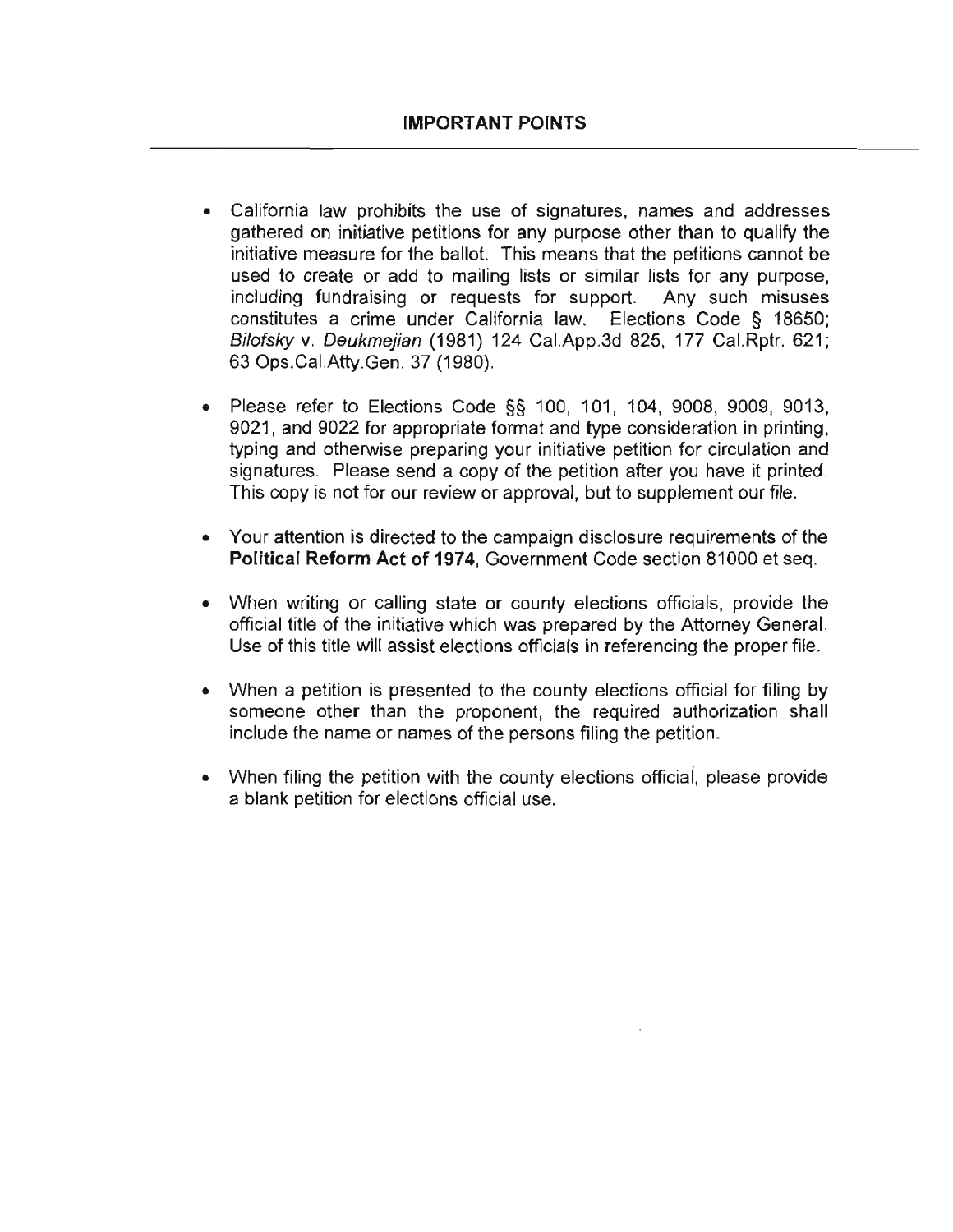*KAMALAD. HARlIlS State ofCalifornia Attorney General DEPARTMENT OF JUSTICE* 



1300 I STREET, SUITE 125 P.O. BOX 944255<br>SACRAMENTO, CA 94244-2550 Public: (916) 445-9555<br>
Public: (916) 324-5464<br>
Facsimile: (916) 324-8835 E-Mail: Dawn.McFarland@doj.ca.gov

January 9, 2012

1500 11th Street, 5th Floor<br>Sacramento, CA 95814

Attention: Ms. Katherine Montgomery Elections Analyst

In the office of the Secretary of State . The Honorable Debra Bowen . The Honorable Debra Bowen of the State of California Secretary of State AFTER<br>Office of the Secretary of State After After After After After After After After After After After After After Office of the Secretary of State JAN' 09 2012  $\leq$ : COPM<br>1500 11th Street, 5th Floor Debna Bowen, Secretary of State Deputy Secretary

FILED

Dear Secretary Bowen:

Pursuant to Elections Code section 9004, you are hereby notified that on this day we sent our title and summary for the following proposed initiative to the proponent:

• 11-0063, "Government Employee Pension Reform Act of 2012"

A copy of that title and summary and text of the proposed initiative is enclosed. Please contact me if you have questions.

Sincerely,<br> $\mathcal{U} \in \mathcal{U}$   $\mathcal{U} \subset \mathcal{U}$ 

DAWN L. MCFARLAND Acting Initiative Coordinator

For **KAMALAD.HARRIS** Attorney General

DLM:

cc: Daniel Pellissier, Proponent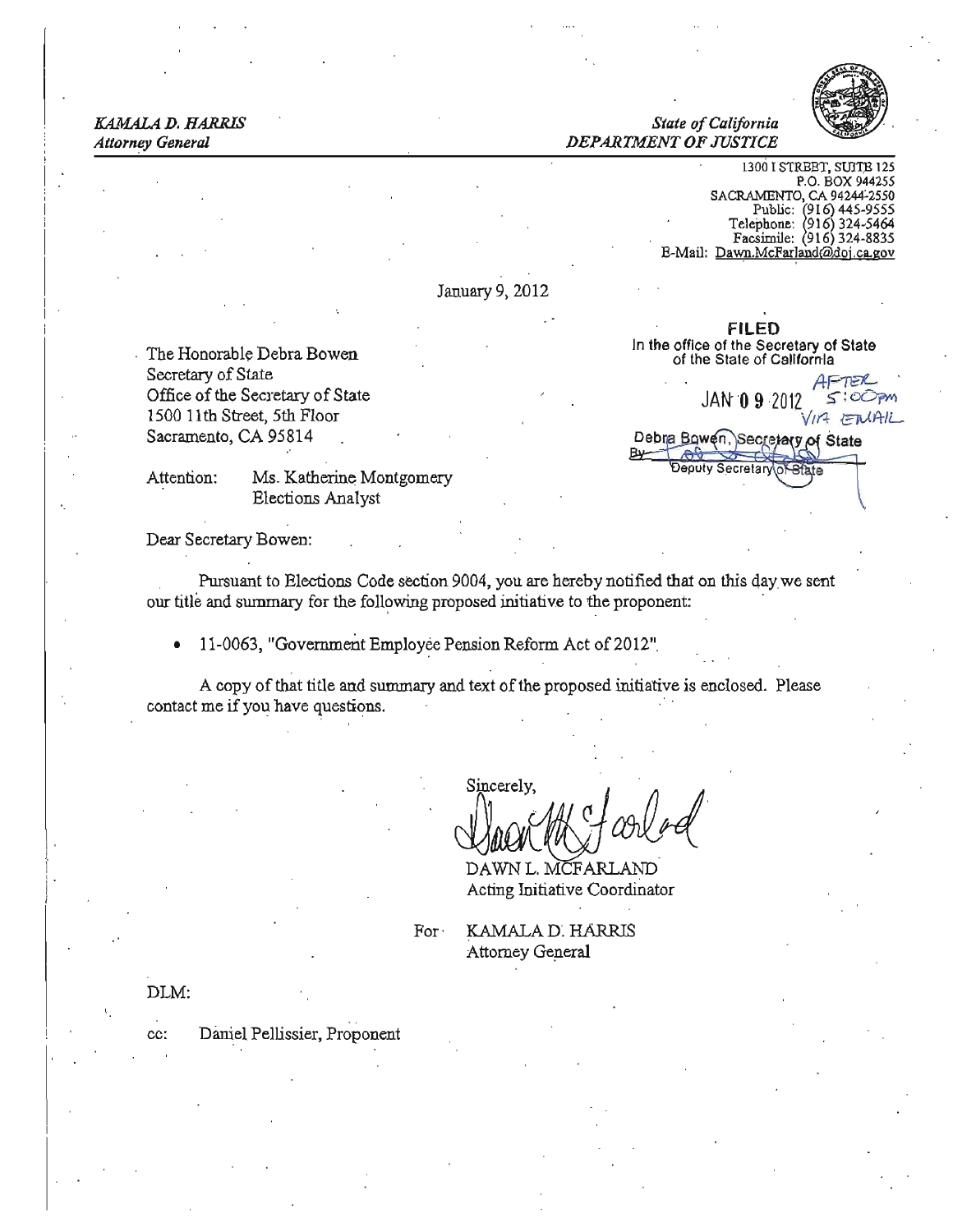The Attorney General of California has prepared the following title and summary of the chief purpose and points of the proposed measure:

#### REDUCES PENSION BENEFITS FOR PUBLIC EMPLOYEES. INITlAT1VE

CONSTITUTIONAL AMENDMENT. Reduces pension benefits for current and future public employees, including teachers, nurses, and peace officers, but excluding judges. Eliminates constitutional protections for current and future public employees' vested pension benefits. Limits employer contributions toward pensions for new employees. Prohibits defined-benefit pensions for new employees. Limits cost-of-living adjustments for retired and current employees. Prohibits public retirement systems from providing death or disability benefits to future employees. Requires that current employees add up to three percent of their salary to their pension contribution per year, when pension plan is underfunded. Summary of estimate by Legislative Analyst and Director of Finance of fiscal impact on state and local government: Over the next two or three decades, potentially significant increased annual costs or some savings in state and local government personnel costs, depending on how this measure is interpreted and administered. In the long run (several decades from now), annual savings in state and local government personnel costs of billions of dollars per year (in current dollars), offset to some extent by increases in other employee compensation costs. (11-0063)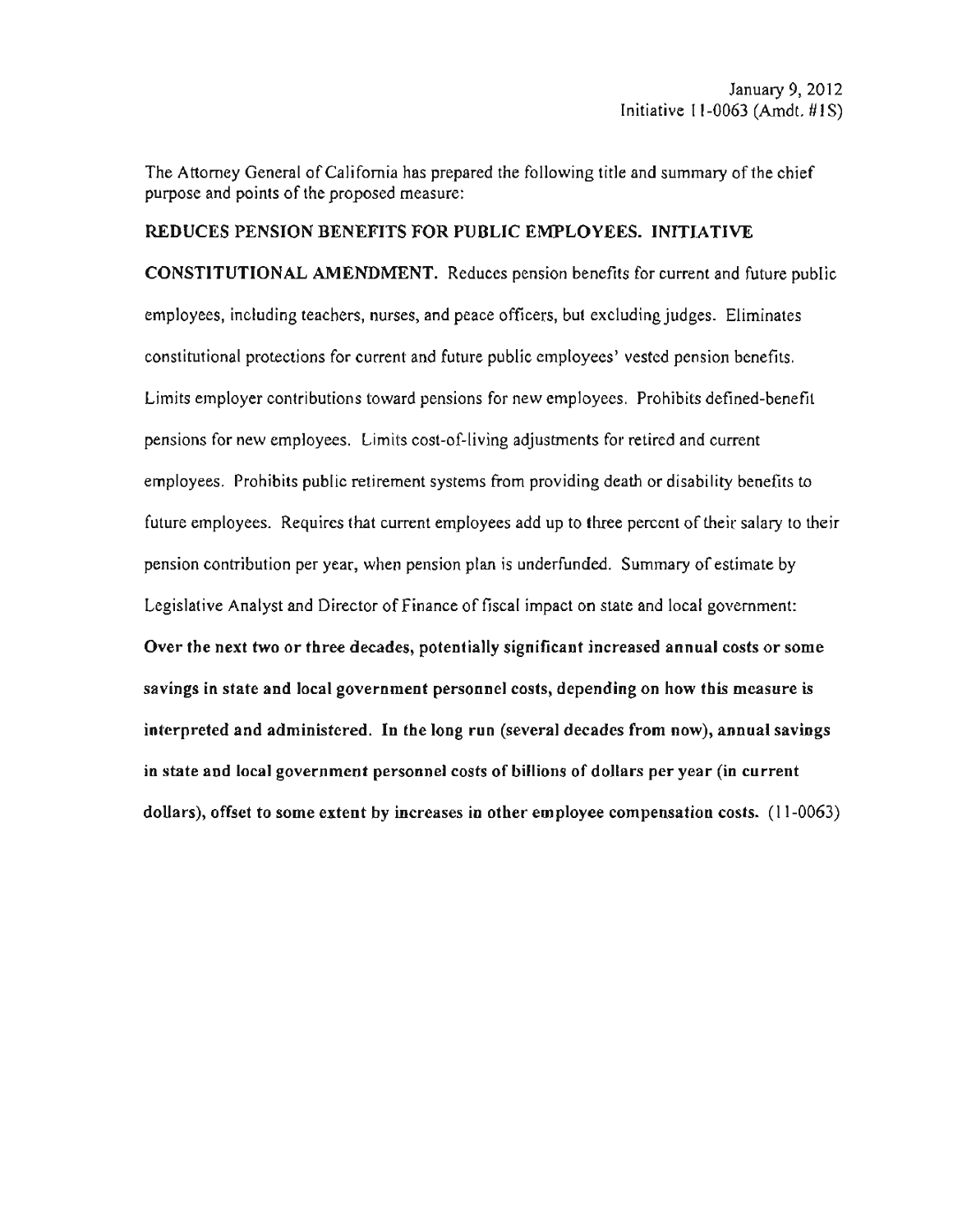REVEIVED

November 15, 2011 **NOV 1S2011** 

INITIATIVE COOROINATOR ATTORNEY GENERAL'S OFFICE

**Initiative Coordinator**  Office of the Attorney General State of California PO Box '994255 Sacramento, CA 94244-25550

#### Re: Request for Title and Summary for Proposed Initiative – Amendment #1

Dear Ms. McFarland:

Pursuant to Article II, Section  $10(d)$  of the California Constitution, I am submitting the attached proposed statewide ballot measure ("Government Employee Pension Reform Act of 2012"-Version #1; AG #11-0063) to your office and request that you prepare a circulating title and summary of the measure as provided by law. I have also included with this letter the required signed statement pursuant to California Elections Code sections 9001 and 9608. My address as registered to vote is sbown on Attachment'A' to this letter.

Thank you for your time and attention to this important matter. Sbould you bave any questions or require additional information, please contact the undersigned at **DanielPellissier@californiapensionrefonn.com.** 

Very Truly Yours,

Daniel Pellissier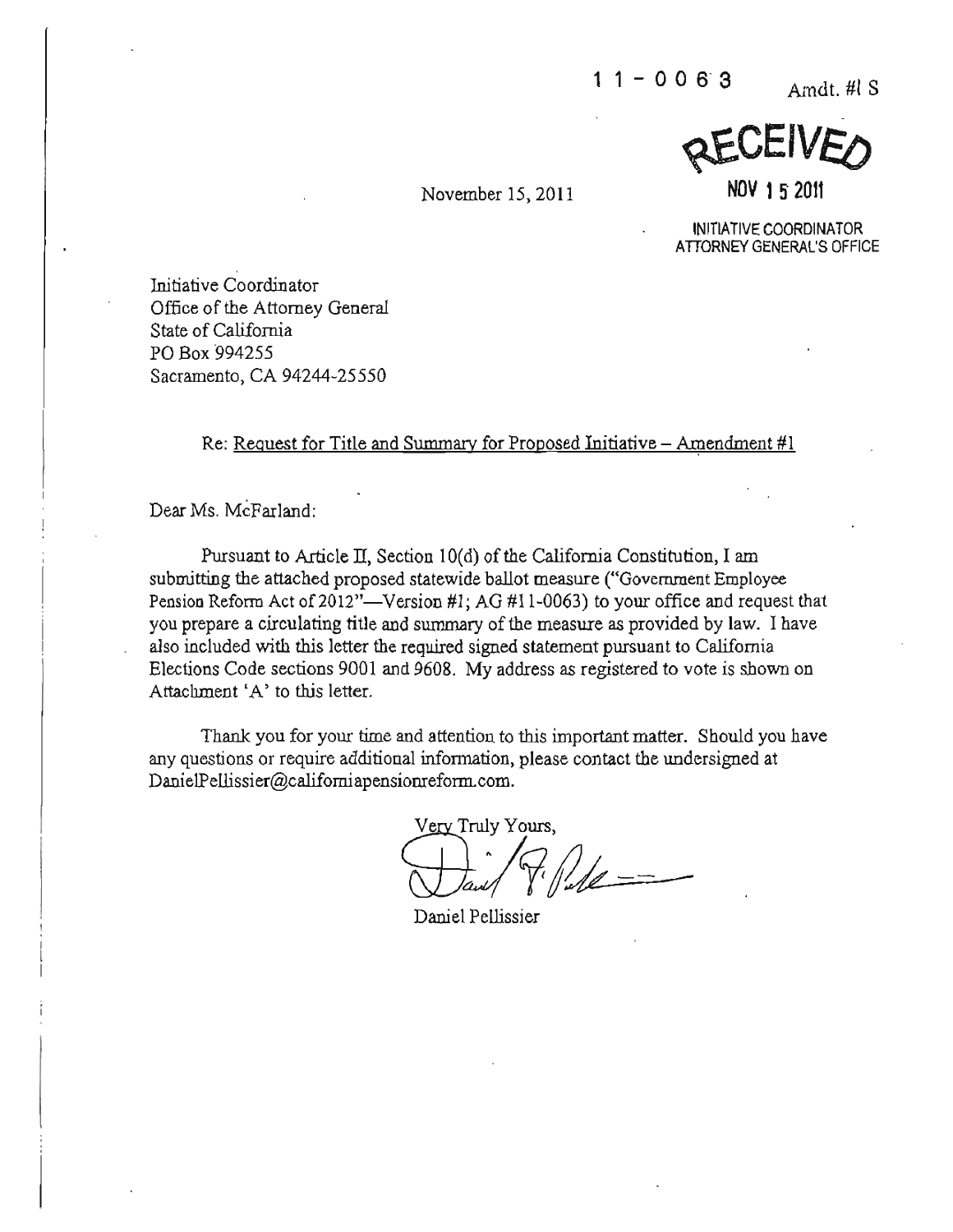#### Version 1 Amendment 1

#### INITIATIVE MEASURETO BE SUBMITTED DIRECTLY TO VOTERS

#### SECTION 1. STATEMENT OF FINDINGS

A. California government agencies recognize the value of providing adequate retirement benefits to their government employees. At the same time, government agencies have a responsibility to taxpayers to ensure such benefits are reasonable, adequately funded and do not drain funds needed for essential government services.

B. California's state and local pension systems present an immediate crisis. The California legislature's government refonn agency. the Little Hoover Commission, issued a report in February. 201] stating, *"California's pension plans are dangerously underfunded. the result 0/overly generous benefit promises. wishfol thinking and an . unwillingness to plan prudently.* "The Commission also concluded the current governance structure of our pension funds "lack oversight and accountability." Taxpayers are left holding the bill for the excessive benefits promised by our politicians and our poorly managed pension funds. In fact, the problem is so serious, in October 2011, the City Managers' Department of the League of California Cities sent a letter to its board of directors indicating nothing short of an amendment to the state constitution was required to solve the government pension problem.

C. Under the federal law for private sector pension funds, a pension plan with assets less than 80 percent of its liabilities is deemed "at-risk" and the pension fund must take remedial financial measures. According to the Commission, all 10 of California's largest pension funds are presently at-risk, leaving generations of California taxpayers with over \$240 billion in unfunded pension debt, or more than \$20,000 for each California household.

D. In addition, the system is riddled with abuses. End-of-career "spiking" of a government employee's wage enables many to earn more in retirement than they ever earned while working and many retirees are receiving annual benefit increases that exceed the cost of living. Plans even allow pension payments to government employees who commit felonies in connection with their government employment. Pension board members and staff have been accused of conflicts of interest and failure to adequately perform their fiduciary duties to protect the fiscal integrity of their funds, especially by adopting unrealistic assumptions about future earnings and allowing large unfunded liabilities. .

E. Raising taxes will not solve the problem. The level of taxation required to eliminate the hundreds of billions of unfunded pension liabilities would cripple our economy and thereby further reduce government revenues. Similarly. cutting government or reducing services to pay for the rising pension obligations is not possible without severely impacting critical government services like public safety, education and criticaJ safety net services. As the Commission noted: *"Bam'ng a miraculous market advance*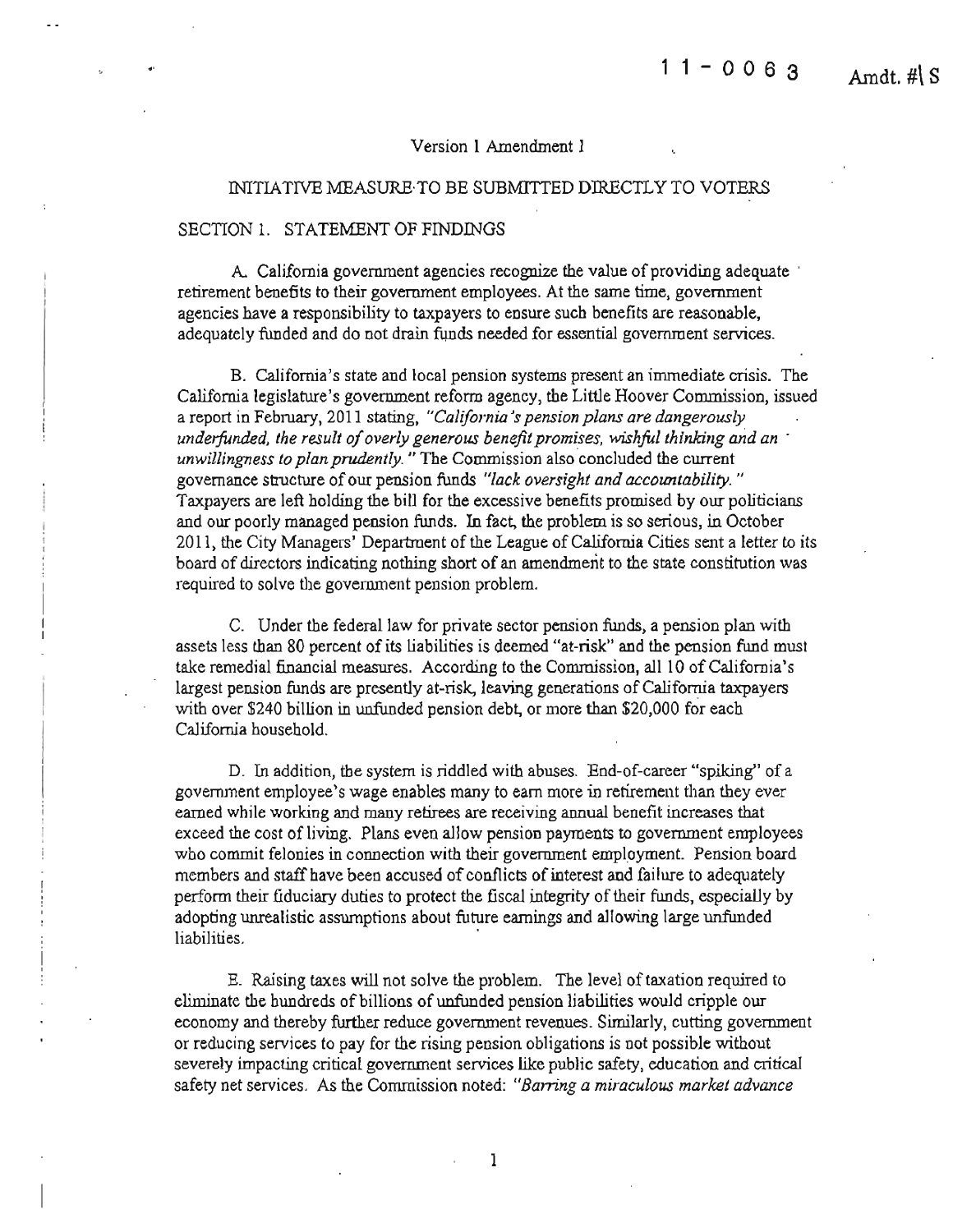and sustained economic expansion, no government entity – especially at the local level – will be able to absorb the blow without severe cuts to services."

F. Lastly. we cannot correct the problem simply by establishing a second, less costly, pension system for new workers. The Commission was very clear on this point, *"The situation is dire, and the menu a/proposed changes that include, increasing contributions and introducing a second tier of benefits for new employees will not be enough to reduce unfunded liabilities.* "The problem *"cannot be solved without*  addressing the pension liabilities of current employees."

G. Government employees, survivors and beneficiaries deserve the benefits reasonably expected to be received and to preserve the basic character of earned retirement benefits. Taxpayers agree with these goals but also deserve to have a government pension system that is free from windfalls and other disproportionate benefits which bear no relationship to the fundamental principles of a sound retirement system. California must adopt constitutional rules for pensions that adequately balance governmental employees' needs with the taxpayers' ability to fund those pension systems in a long-term, sustainable fashion without unduly stressing government's abihty to provide essential government services.

#### SECTION 2. STATEMENT OF PURPOSE

The people hereby enact the "Government Employee Pension Reform Act of The people needly enact the Advertision Employee I custom Ref.<br>2012" fo

A. Provide fiscally responsible and adequately funded pension benefits for all past, current, and future government employees and retirees;

B. Authorize the government's exercise of its inherent police powers to protect essential government services, and temporarily require government employees, including those hired prior to the effective date of these provisions, to contribute a larger share of their pension benefit costs and to meet other requirements while their pension funds are at risk; and

C. Require Pension Boards to possess the necessary expertise to manage. government pension assets and liabilities. to be free from conflicts of interest and to exercise their fiduciary responsibilities based on generally accepted principles of sound accounting.

SECTION 3. GOVERNMENT EMPLOYEE PENSION REFORM ACT OF 2012.

Section 12 of Article VII of the California Constitution is added to read:

Sec. 12(a) The state and all other government agencies may provide reasonable and fiscally responsible pension or other retirement benefits for their government employees subject to the limitations provided herein.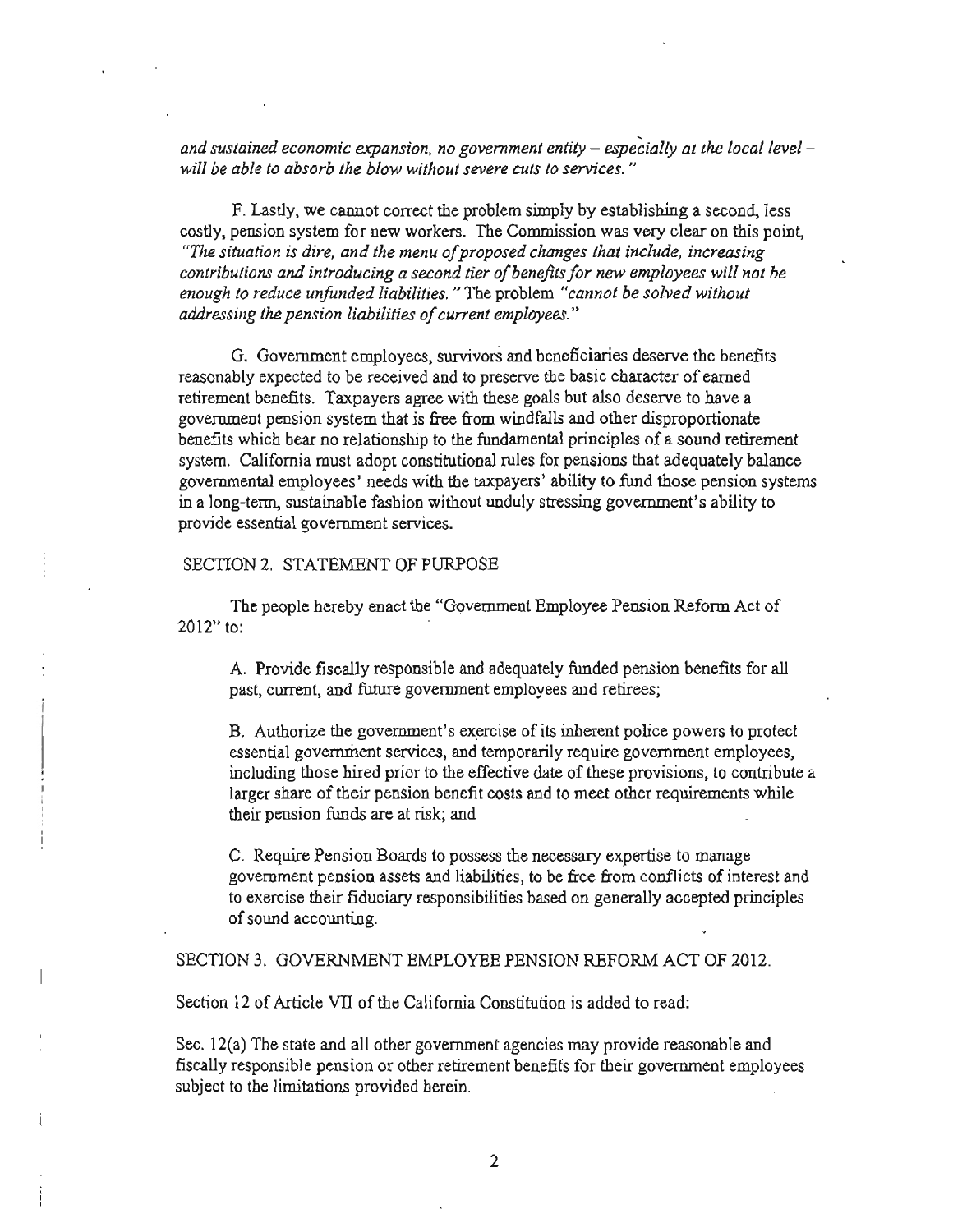(b) The following limitations shall apply to a retirement plan funded, in whole or in part. by a government agency and provided for the benefit of government employees hired on or after July I, 2013:

(1) The retirement plan shall not have the potential to accwnulate debt or unfunded liabilities owed by the government agency. Any defmed benefit or annuity offered may not be underwritten by. or become the obligation of, a government agency or government pension fund.

 $(2)$  A government employee shall contribute an amount at least equal to the amount contributed by the government employer to any retirement plan. In no event may a government employer make any contribution to a plan which is the responsibility of a government employee. .

(3) A government employer shall not contribute in the aggregate: (i) more than six percent (6 percent) of the base wage of a government employee, excluding public safety employees; nor (ii) more than nine percent (9 percent) of a public safety employee's base wage; to all of the retirement plans for which such government employee is eligible.

(4) Notwithstanding paragraphs (1) and (3), a government employer, whose government employees are not covered by federal Social Security, shall also provide a defined retirement replacement benefit that as precisely as possible matches the Social Security defined retirement benefit the government employee would otherwise receive . . The amount of the defined retirement replacement benefit is to be measured by the benefit to the government employee, not the cost to the government employer. The cost of the defined retirement replacement benefit shall be shared equally by the government employer and the government employee as required by paragraph (2). In addition, any pension fund used to provide such defined retirement replacement benefit must be managed in a manner to minimize debt and long tenn cost. For public safety employees with at least thirty (30) years of service, notwithstanding the full retirement age under the Social Security Act, the full retirement replacement benefit shall be available at or after the age fifty-eight  $(58)$ .

(5) All death and disability benefits must be provided outside the retirement system. Nothing in this provision shall prevent a governmental entity from providing such benefits.

(6) All government agencies shall retain exclusive authority to modify the terms of the retirement plan provided to its government employees at any time.

 $(7)$  On or before June 30, 2013, the legislative body of all government agencies providing pension or other retirement benefits shall enact laws providing for new retirement benefits for future government employees consistent with the provisions of this section.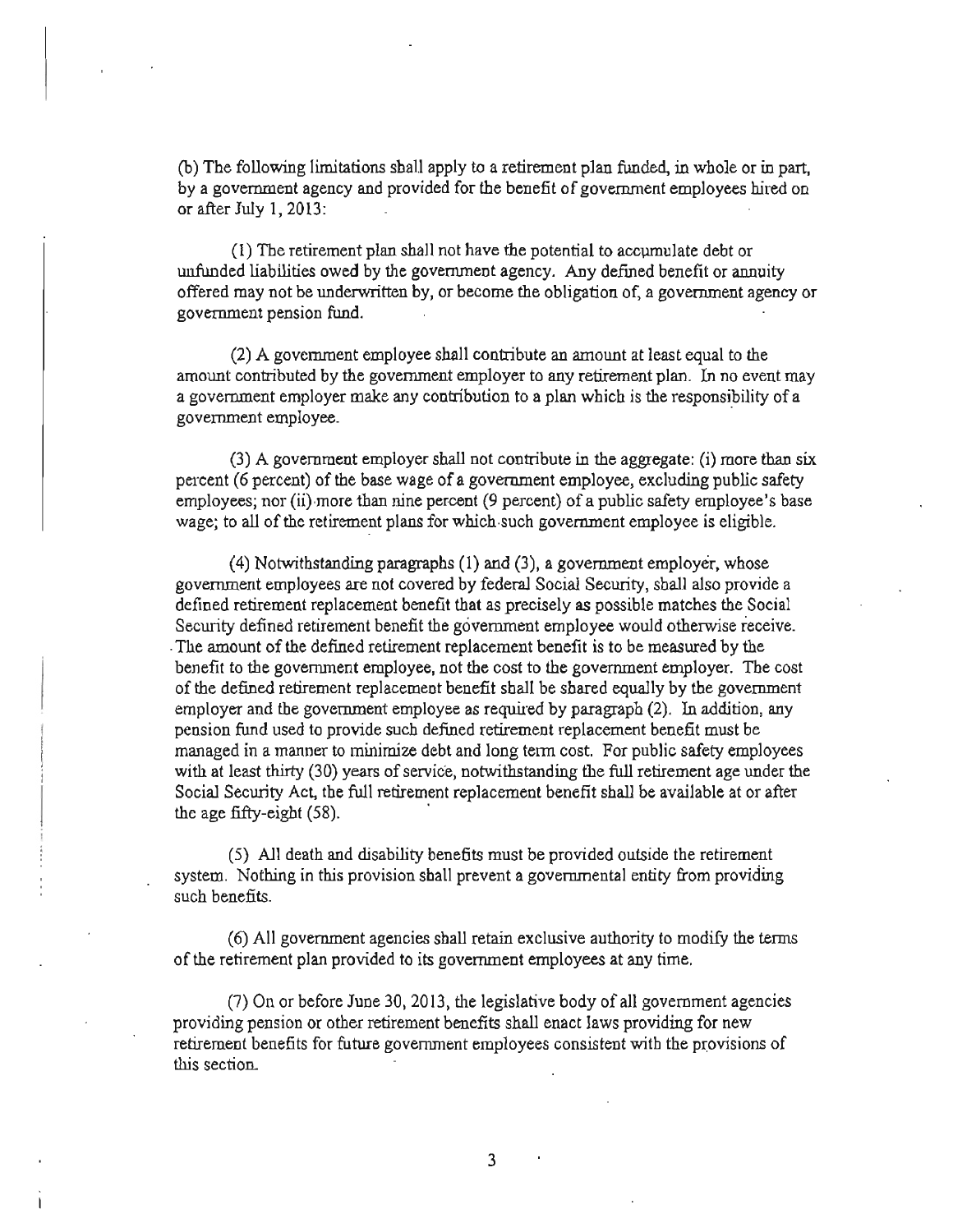(c) The following provisions shall apply to a retirement plan funded, in whole or in part, by a government agency and provided for the benefit of government employees whose employment commenced before July 1,2013:

(1) No government employee who retires after June 30, 2016 shall receive pension benefits based upon a base wage greater than their highest annual average base wage over a period of three years.

(2) Within 120 days after the conclusion of a retirement plan's fiscal year, the responsible administrator shall obtain an independent review of the plan's assets and liabilities, including as a liability any outstanding balances of pension obligation bonds issued after July 1,2011, using accounting standards and assumptions established by federal law for evaluating the funded status of private sector pension plans, including the Employee Retirement Income Security Act (ERISA). If, using market values, the plan's assets are less than eighty percent (80 percent) of the plan's liabilities (the "at-risk" funding level), the responsible administrator shall immediately notify the public and the government employer that the retirement plan does not meet the minimum funding level and is at-risk.

(3) If a government employer receives the notice pursuant to paragraph  $(c)(2)$  for any of its retirement plans indicating the retirement plan does not meet the minimum funding level and is at-risk, the government employer shall:

(i) Appropriate, or cause to be appropriated from a reserve account established pursuant to section 5 of Article XIIIB, an amount necessary to fund the plan above the at risk funding level; or

(ii) Make a finding and declare that the amount needed to fund their retirement plan above the at risk funding level required by paragraph (i) is not available without impairing the government employer's ability to provide essential government services. The failure of a government employer to make a sufficient appropriation required in subsection  $(i)$  or to make a finding and declaration under this subsection within 30 days of receiving the notice pursuant to paragraph (c)(2) shall be deemed to be a finding and declaration that funds are not available without impairing essential government services for the purposes of this section.

(4) Ifthe government employer makes a finding and declaration pursuant to paragraph (c)(3)(ii), notwithstanding any other provision of law, including section 9 of Article I, or contract:

(i) The government agency shall immediately limit its contribution to the normal cost of the retirement plan to six percent (6 percent) of a government employee's base wage or nine percent (9 percent) in the case of public safety employees. Government employees not covered by Social Security benefits shall receive an additional government employer contribution to their normal cost obligation equal to the cost of the defined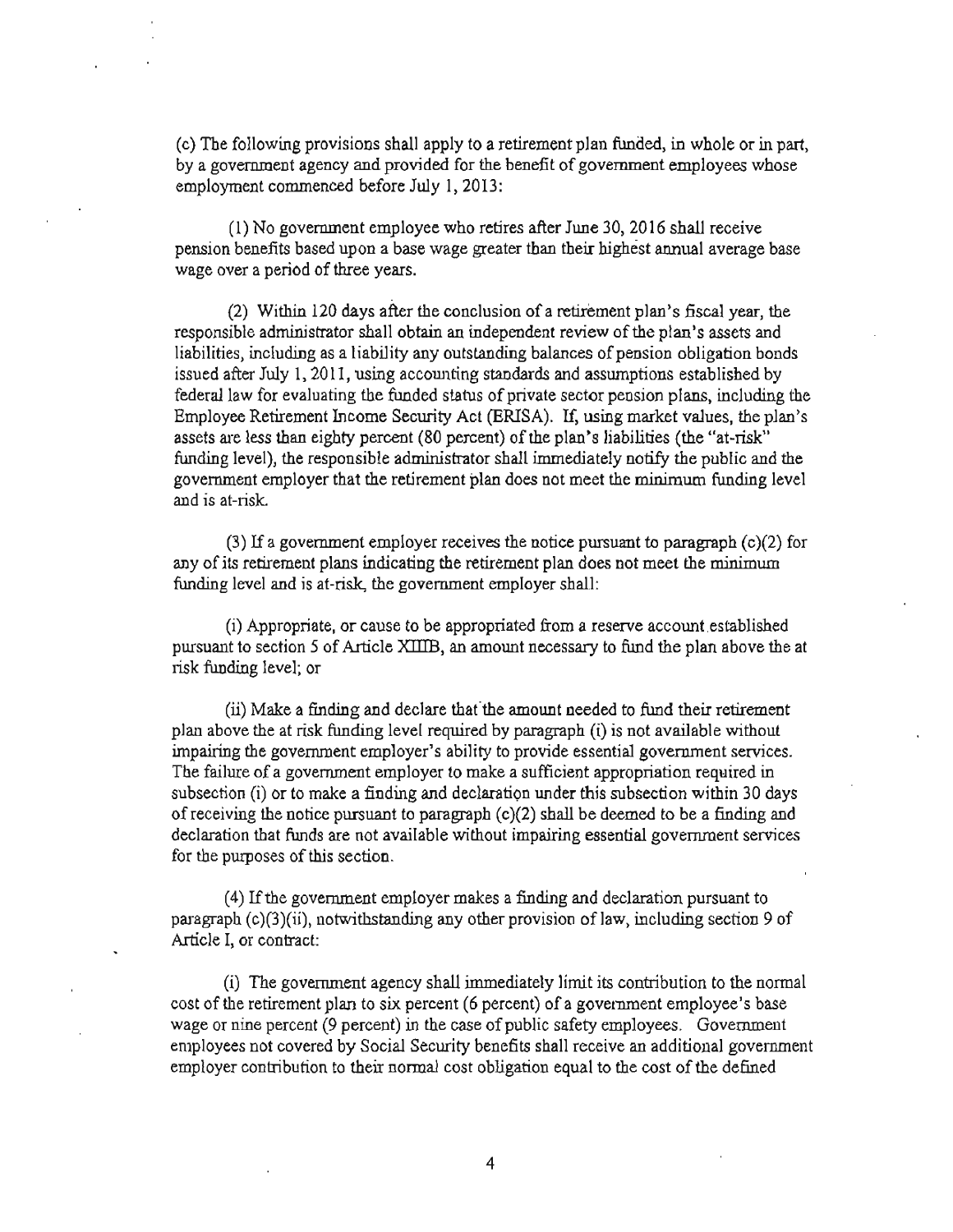retirement replacement benefit provided to its new government employees in subdivision  $(b)(4)$ .

(ii) The government employee shall contribute the balance of the normal cost; provided however, in no event shall the obligation of the government employee under this section increase by more than 3 percent of the government employee's base wage per year. Furthermore, if the government employer and government employee's contributions so calculated leads to a contribution of less than 100 percent of the normal cost, the government employer shall make such additional contribution to ensure so that between the government employer and government employee 100 percent of the normal cost is contributed to the retirement plan.

(iii) To the extent the government employer's obligation to the normal cost is less than it was at the time of the finding, such savings shall be contributed to reduce the unfimded liability of such fund. The government employer also shall have the right to require the government employee to make additional contributions to the unfunded liability of the retirement plan as the government employer determines to be necessary and equitable, provided that the aggregate increase of the government employee's contribution to the normal cost and the unfunded liability in the aggregate does not exceed 3 percent of the government employee's base wage per year.

(iv) Once a finding and declaration in paragraph  $(c)(3)(ii)$  is made, the provisions ofthis paragraph shall remain in effect until such government employer's retirement plan exceeds the at risk funding level provided in paragraph (2) at which time the limitations of this paragraph shall cease.

(5) Ifthe government employer makes a finding and declaration pursuant to paragraph (c)(3)(ii), the government employee shall have the right to withdraw from further participation in such plan and enter into the plan available to new government employees pursuant to Section 12 (b) above.

(d) All government agencies that provide pension or other retirement benefits for their government employees may also separately provide death and disability benefits for the benefit of their government employees, regardless of the date of bire. The cost of such death and disability benefits is not subject to the cost limitations established in this section.

(e) Nothing in this section shall limit the amount of a government employer's contribution to a government employee's health care benefit.

(f) No government agency shall provide a retroactive increase in retirement plan contributions or benefits or in the fonnula by which such benefits are calculated.

(g) Any increase, ifany, in payments to government employee retirees granted after December 31, 2012, shall not exceed the annual percentage increase, if any, given to Social Security recipients in the most recent twelve month period. Except as provided in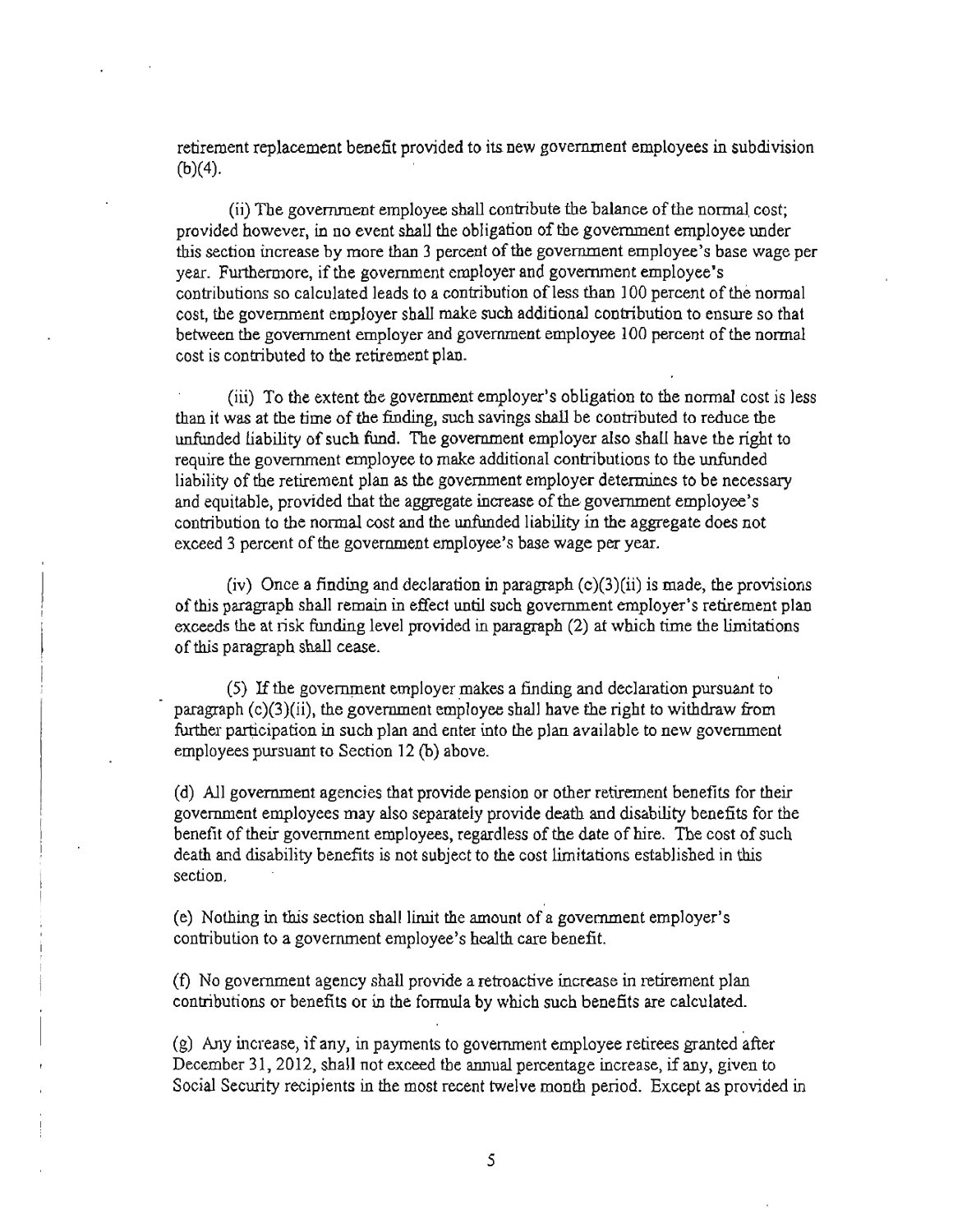the immediately preceding sentence, nothing in this section shall repeal, modify, change or impair the pension, retiree health, or other retirement benefits of persons who are receiving or are entitled to receive such benefits as a result of that person's retirement or separation from government agency employment prior to the enactment of this section.

(h) Nothing in this section shall provide for retirement benefits to Members of the Legislature pursuant to section 4.5 of Article IV.

(i) No pension benefit attributable to funds provided by a government agency shall be paid to a government retiree who has been convicted ofa felony arising out ofhis or her service to such government agency.

 $(i)$  On and after the effective date of this section, a government employee shall not make contributions to receive additional retirement service credit for any time that does not qualify as government service or military service by the pension or retirement system.

(k) Every government employer and government employee shall make full normal cost contributions to a defined benefit plan unless the funded status of that plan as calculated in section  $(c)(2)$  is greater than one hundred twenty percent (120 percent).

(I) No additional retirement plans or deferred compensation benefits may be created or used to circumvent the intentions or limitations of these provisions.

(m) Pension and other retirement benefits only vest upon the perfonnance of the work for which the benefit is earned and all pension and other retirement benefits are subject to prospective modification at the sole discretion of the government agency.

(n) As used in this section:

(1) "Base wage" means salary or hourly wage, excluding, but such exclusion is not limited to, overtime pay, bonus pay, severance pay, premium pay, per diems, allowances for transportation, housing, equipment and clothing and payments for accrued but unused vacation and sick days.

(2) "Government agency" includes, but is not limited to, the state, counties, cities, charter counties, charter cities, charter city and counties, school district, special districts, boards, and commissions.

(3) "Government employee" and "employee" mean a person who is or becomes an employee of a government agency, excluding judges subject to the provisions of section 20 of Article VI.

(4) "Government employer" means a government agency employing one or more government employees.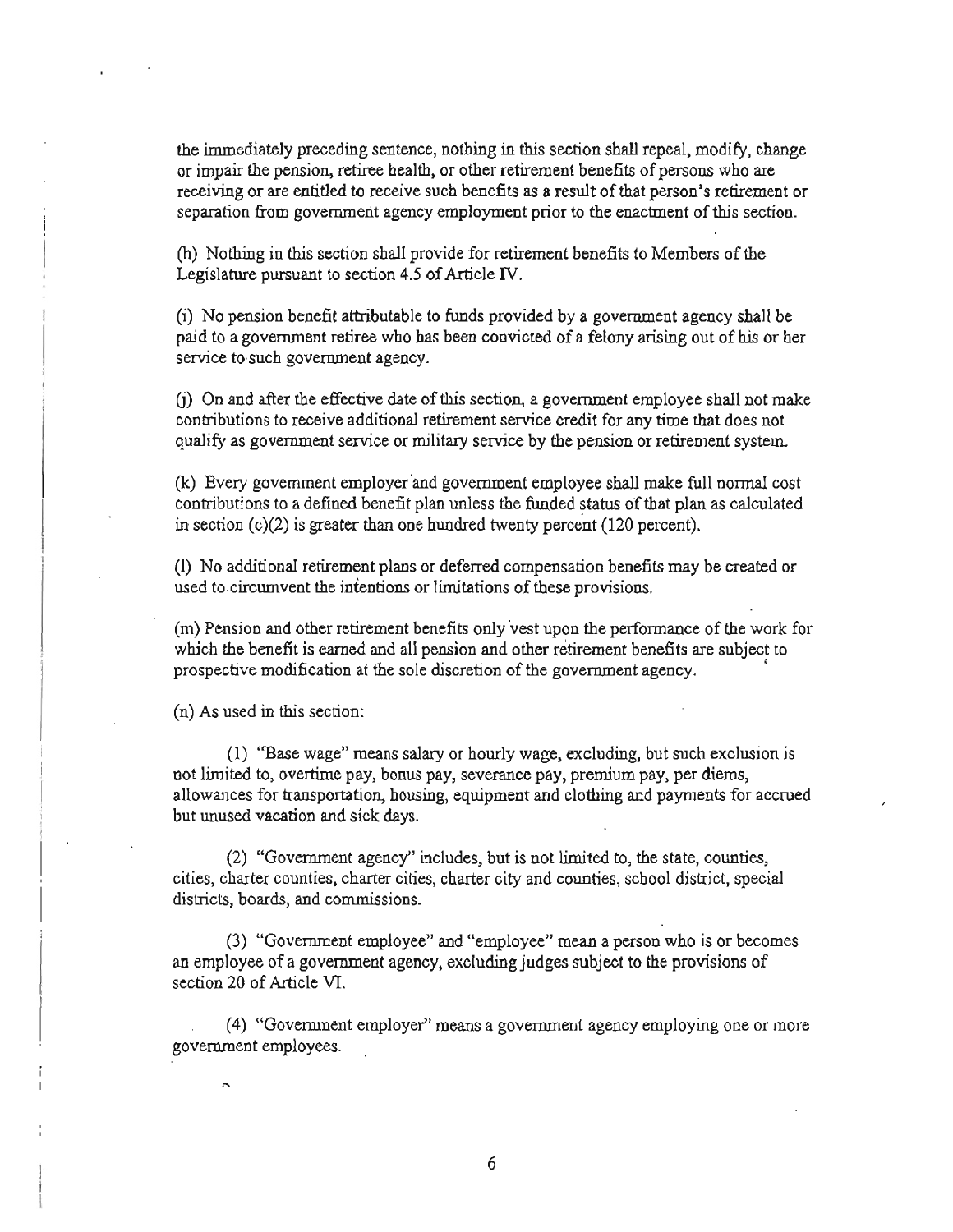(5) "Nonna! cost" means the annual cost attributable. under the actuarial cost method selected by the pension plan, to current and future years as of a particular valuation date excluding any payment in respect of an unfunded actuarial liability.

 $(6)$  "Other retirement benefits" include, but are not limited to, a defined contribution plan providing government employer and government employee contributions to a plan or trust for the benefit of a government employee and benefits under the federal Social Security system.

(7) "Pension" or "'pension benefits" means a plan or trust providing a pension benefit determined by a formula based on factors such as age, years of service, and compensation.

(8) "Public safety employee" means a government employee-who is a state safety member as provided for by statute enacted by the Legislature.

(9) "Retirement plan" means an annuity, defined contribution plan, pension, deferred compensation, Social Security replacement plan or other retirement benefit. Health care benefits are not included in this definition and the limitations of this Act.

 $(10)$  "State" means the state of California and every political subdivision of the state, including, but not limited to, the Regents of the University of California, California State University, and agencies thereof. .

SECTION 4. INDEPENDENT AND EXPERT PENSION BOARDS

Section 17.5 of Article XVI is added to read:

 $\mathbf{r}$ 

Sec. 17.5(a) Notwithstanding section  $17(f)$ , commencing July 1, 2013, every board of a government pension or retirement system shall be comprised ofboard members, at least a majority of whom: (1) have demonstrated expertise in the financial, legal, accounting, health care, actuarial, investment, life insurance or benefits consultant fields; and (2) are not members or beneficiaries of any California govenunent pension plan or retirement system, or have immediate family members who are members or beneficiaries of such a plan or system.

(b) The Director of the Department of Finance shall serve as a voting member of any state or local government pension fund with total liabilities that exceed \$5 billion.

(c) The Legislature shall establish the criteria and process for detennining the eligibility and selection of board members pursuant to this section.

#### SECTION 5. GENERAL PROVISIONS

A. The provisions of this Act are severable. If any provision of this Act or its application is held invalid, that finding shall not affect other provisions or applications that can be given effect without the invalid provision or application.